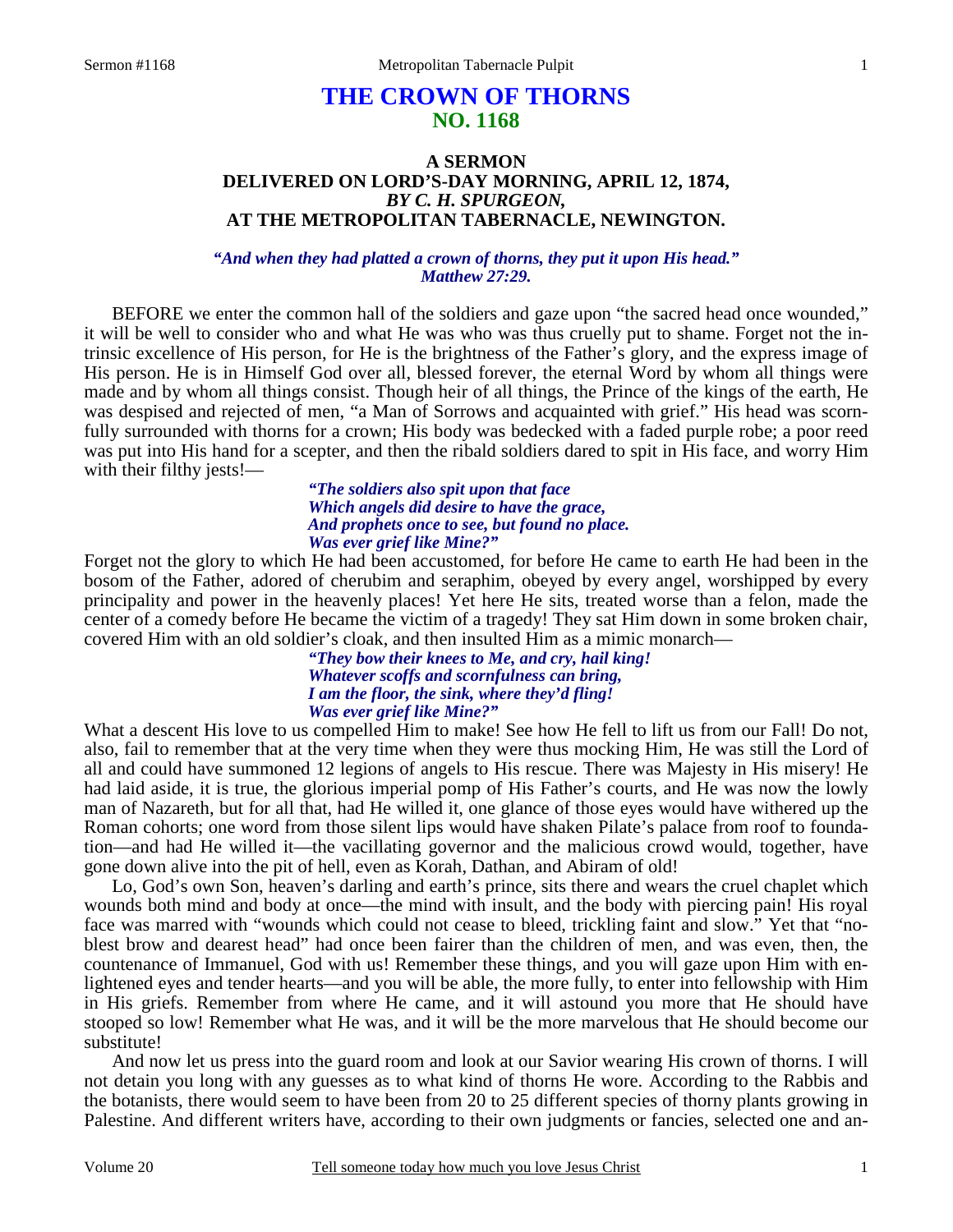other of these plants as the peculiar thorns which were used upon this occasion. But why select one thorn out of many? He bore not one grief, but *all*—any and every thorn will suffice. The very dubiousness as to the peculiar species yields us instruction. It may well be that more than one kind of thorn was platted in that crown; at any rate sin has so thickly strewn the earth with thorns and thistles that there was no difficulty in finding the materials, even as there was no scarcity of griefs with which to chasten Him every morning, and make Him a mourner all His days! The soldiers may have used pliant boughs of the acacia, or shittimwood tree, that unrotting wood of which many of the sacred tables and vessels of the sanctuary were made—and, therefore, significantly used if such were the case. It may have been true as the old writers generally consider that the plant was the *spina Christi,* for it has many small and sharp spines. And its green leaves would have made a wreath such as those with which generals and emperors were crowned after a battle. But we will leave the matter. It was a crown of thorns which pierced His head and caused Him suffering as well as shame, and that suffices us. Our inquiry, now, is—what do we see when our eyes behold Jesus Christ crowned with thorns? There are six things which strike me most. And as I lift the curtain, I pray you watch with me and may the Holy Spirit pour forth His divine illumination and light up the scene before our wondering souls.

**I.** The first thing which is seen by the most casual observer, before he looks beneath the surface, is A SORROWFUL SPECTACLE. Here is the Christ, the generous, loving, tender Christ, treated with indignity and scorn! Here is the Prince of life and glory made an object of derision by ribald soldiers! Behold, today, the lily among thorns, Purity, itself, in the midst of opposing sin! See here the sacrifice caught in the thicket, and held fast there, as a victim in our place to fulfill the ancient type of the ram held by the bushes which Abraham slew instead of Isaac! Three things are to be carefully noted in this spectacle of sorrow. Here is Christ's *lowliness and weakness triumphed over* by the lusty soldiers. When they brought Jesus into the guard room they felt that He was entirely in their power, and that His claims to be a king were so absurd as to be only a theme for contemptuous jest. He was but meanly dressed, for He wore only the smock frock of a peasant—was He a claimant of the purple? He held His peace—was He the man to stir a nation to sedition? He was all wounds and bruises, fresh from the scourger's lash—was He the hero to inspire an army's enthusiasm and overturn old Rome?

It seemed rare mirth for them, and as wild beasts sport with their victims, so did they. Many, I warrant you, were the jibes and jeers of the Roman soldiers at His expense, and loud was the laughter amid their ranks. Look at His face, how meek He appears! How different from the haughty countenances of tyrants! To mock His royal claims seemed but natural to rough soldiers; He was gentle as a child, tender as a woman! His dignity was that of calm quiet endurance, and this was not a dignity whose force these semi-barbarous men could feel, and therefore they poured contempt upon Him. Let us remember that our Lord's weakness was undertaken for our sakes; for us He became a Lamb; for us He laid aside His glory, and therefore it is the more painful for us to see that this voluntary humiliation of Himself must be made the object of so much derision and scorn, though worthy of the utmost praise! He stoops to save us, and we laugh at Him as He stoops! He leaves the truth of God that He may lift us up to it, but while He is graciously descending, the hoarse laughter of an ungodly world is His only reward! Ah, me, was ever love treated after so unlovely a sort? Surely the cruelty it received was proportioned to the honor it deserved, so perverse are the sons of men—

> *"O head so full of bruises! Brow that its lifeblood loses! Oh great humility, Upon His face are falling Indignities most galling! He bears them all for me."*

 It was not merely that they mocked His humility, but *they mocked His claims to be a king*. "Aha," they seemed to say, "Is *this* a king? It must be after some uncouth Jewish fashion, surely, that this poor peasant claims to wear a crown! Is this the Son of David? When will He drive Caesar and his armies into the sea and set up a new state, and reign at Rome? This Jew, this peasant—is He to fulfill His nation's dream and rule over all mankind? Wonderfully did they ridicule this idea, and we do not wonder that they did, for they could not perceive His true glory. But, beloved, my point lies here: *He was a king* in the truest and most emphatic sense! If He had not been a king, then He would, as an impostor, have deserved the scorn, but would not have keenly felt it. But being truly and really a king, (no, THE king!) every word must have stung His royal soul, and every syllable must have cut His kingly spirit to the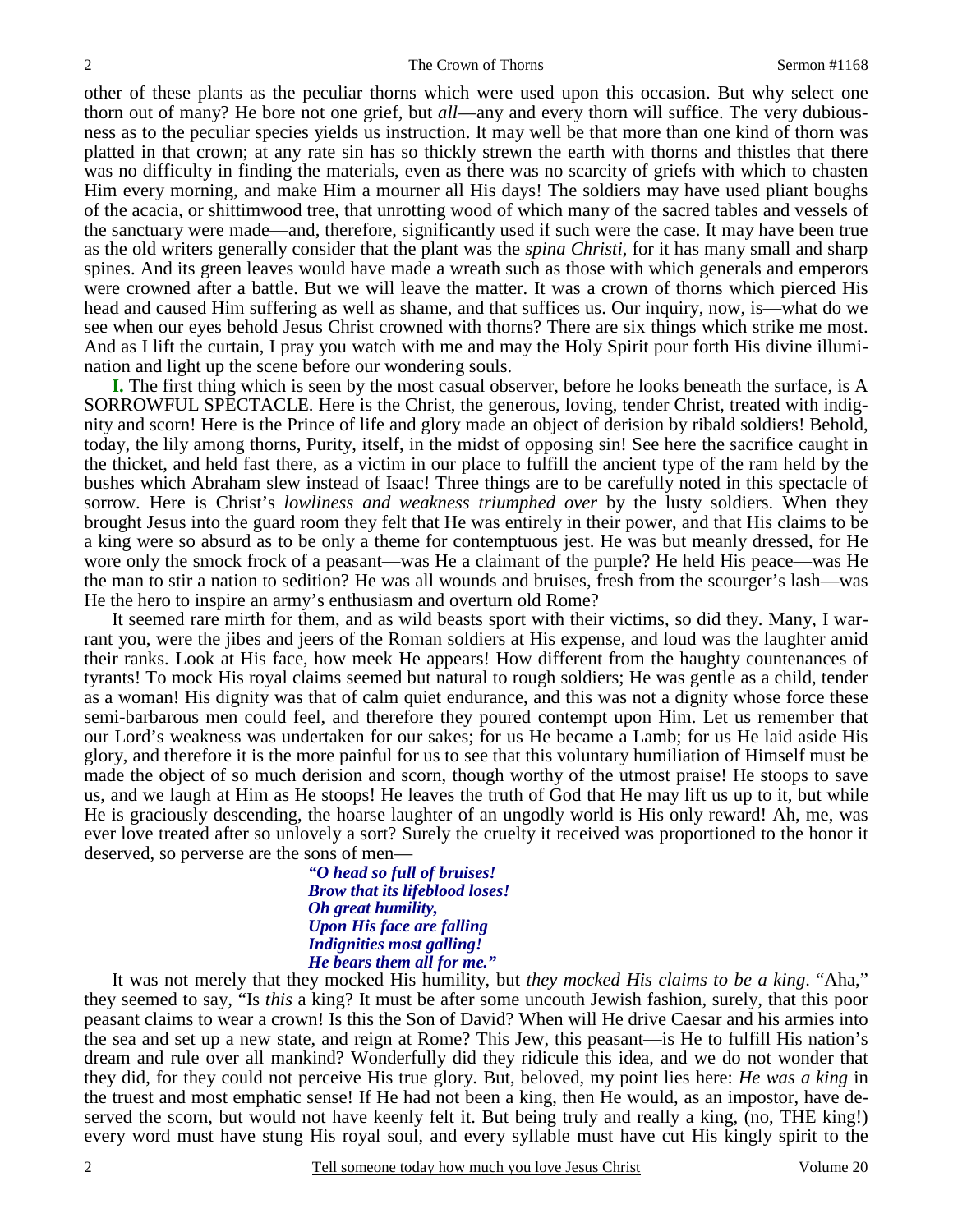#### Sermon #1168 The Crown of Thorns

quick! When the impostor's claims are exposed and held up to scorn, he himself must well know that he deserves all the contempt he receives—and what can he say? But if the real heir to all the estates of heaven and earth has His claims denied, and His person mocked—then is His heart wounded and rebuke and reproach fill Him with many sorrows! Is it not sad that the Son of God, the blessed and only potentate, should have been thus disgraced? Nor was it merely mockery, but *cruelty added pain to insult*. If they had only intended to mock Him, they might have platted a crown of *straw;* but they meant to *hurt* Him, and therefore they fashioned a *crown of thorns!* Look, I pray you, at His person as He suffers under their hands! They had scourged Him till probably there was no part of His body which was not bleeding beneath their blows—except His head—and now that head must be made to suffer, too.

Alas, our whole head was sick and our whole heart faint—and so He must be made, in His chastisement, like unto us in our transgression! There was no part of our humanity without sin—and there must be no part of His humanity without *suffering*. If we had escaped, in some measure, from iniquity, so might He have escaped from pain; but as we had worn the foul garment of transgression, and it covered us from head to foot, even so must He wear the garments of shame and derision from the crown of His head, even to the sole of His feet—

> *"O love, too boundless to be shown By any but the Lord alone! O love offended, which sustains The bold offender's curse and pains! O love, which could no motive have, But mere benignity to save."*

Beloved, I always feel as if my tongue were tied when I come to talk of the sufferings of my Master. I can *think* of them; I can *picture* them to myself; I can sit down and weep over them, but I know not how to paint them to others! Did you ever know pen or pencil that could? A Michelangelo or a Raphael might well shrink back from attempting to paint this picture! And the tongue of an archangel might be consumed in the effort to sing the griefs of Him who was loaded with shame because of our shameful transgressions! I ask you rather to meditate than to listen—and to sit down and view your Lord with your own loving eyes rather than to regard words of mine. I can only sketch the picture, roughly outlining it as with charcoal. I must leave you to put in the colors and then to sit and study it—but you will fail as I do. Dive as we may, we cannot reach the depths of this abyss of woe and shame! Climb as we may, these storm-swept hills of agony are still above us!

**II.** Again removing the curtain from this sorrowful spectacle, I see here a SOLEMN WARNING which speaks softly and meltingly to us out of the spectacle of sorrow. Do you ask me what that warning is? It is a warning against our ever committing the same crime as the soldiers did. "The same?" you ask, "why, we would never plat a crown of thorns for that dear head." I pray you never may; but there are many who have done so and are doing it now! Those are guilty of these crimes who, as these soldiers did, deny *His claims!* Busy are the wise men of this world at this very time all over the world—busy in gathering thorns and twisting them—that they may afflict the Lord's anointed! Some of them cry, "Yes, He was a good man, but not the Son of God!" Others even deny His superlative excellence in life and teaching; they quibble at His perfection and imagine flaws where none exist; never are they happier than when impugning His character! I may be addressing some avowed infidel here, some skeptic as to the Redeemer's person and doctrine—and I charge him with crowning the Christ of God with thorns every time he invents bitter charges against the Lord Jesus and utters railing words against His cause and His people! Your denial of His claims, and especially your ridicule of them, is a repetition of the unhappy scene before us! There are some who ply all their wit and tax their utmost skill for nothing else but to discover discrepancies in the gospel narratives, or to conjure up differences between their supposed scientific discoveries and the declarations of the word of God. Full often have they torn their own hands in weaving crowns of thorns for Him, and I fear as the result of their displays of scientific research after briers with which to afflict the lover of mankind, some of them will have to lie upon a *bed* of thorns when they come to die!

It will be well if they have not to lie on worse than thorns forever when Christ shall come to judge them and condemn them, and cast them into the lake of fire for all their impieties concerning Him. Oh, that they would cease this useless and malicious trade of weaving crowns of thorns for Him who is the world's only hope, whose religion is the lone star that gilds the midnight of human sorrow and guides mortal man to the port of peace! Even for the temporal benefits of Christianity the good Jesus should be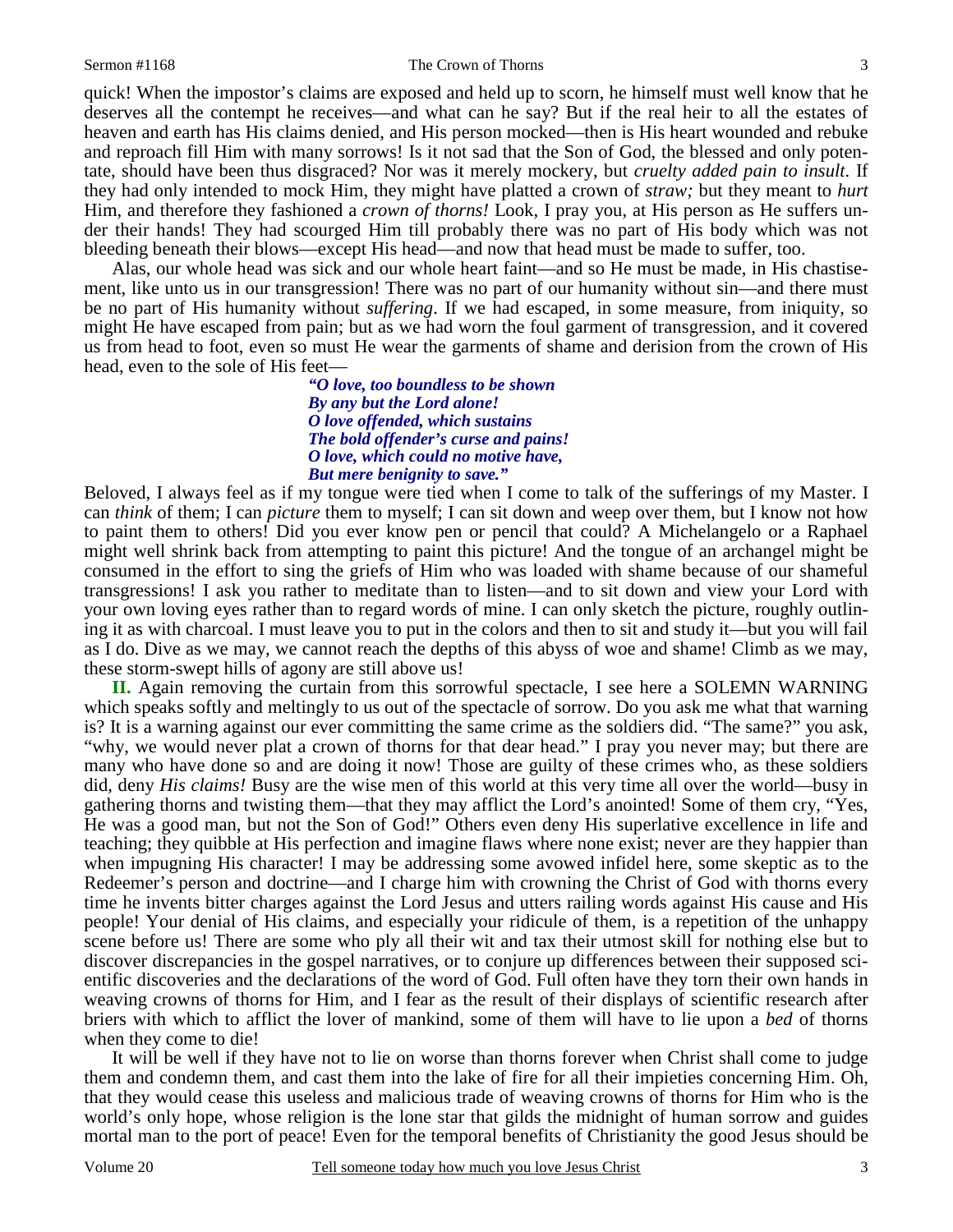treated with respect; He has emancipated the slave and uplifted the downtrodden! His gospel is the charter of liberty, the scourge of tyrants, and the death of priests! Spread it and you spread peace, freedom, order, love, and joy! He is the greatest of philanthropists, the truest friend of man—why, then, array yourselves against Him—you who talk of progress and enlightenment? If men did but know Him, they would crown Him with diadems of reverent love more precious than the pearls of India, for His reign will usher in the golden age! Even now it softens the rigor of the present, as it has removed the miseries of the past. It is an ill business, this carping and quibbling, and I beseech those engaged in it to cease their ungenerous labors, unworthy of rational beings, and destructive to their immortal souls!

This crowning with thorns is worked in another fashion by *hypocritical professions of allegiance to Him*. These soldiers put a crown on Christ's head, but they did not mean that He should be king. They put a scepter in His hand, but it was not the substantial ivory rod which signifies real power—it was only a weak and slender reed. Therein they remind us that Christ is mocked by insincere professors! O you who love Him not in your inmost souls, you are those who mock Him! But you say, "Wherein have I failed to crown Him? Did I not join the church? Have I not said that I am a believer?" On, but if your *hearts* are not right within you, you have only crowned Him with thorns! If you have not given Him your very soul, you have, in awful mockery, thrust a scepter of reed into His hand! Your very *religion* mocks Him! Your lying professions mock Him! Who has required this at your hands, to tread His courts? You insult Him at His table! You insult Him on your knees! How can you say you love Him, when your hearts are not with Him? If you have never believed in Him, and repented of sin; if you have never yielded obedience to His commands; if you do not acknowledge Him in your daily life to be both Lord and King, I charge you; lay down the profession which is so dishonoring to Him! If He is God, serve Him! If He is King, obey Him! If He is neither, then do not profess to be Christians! Be honest and bring no crown if you do not accept Him as King! Why do you insult Him with nominal dominion, mimic homage, and pretended service? O you hypocrites! Consider your ways, lest soon the Lord whom you provoke should ease Him of His adversaries!

In a measure the same thing may be done by those who are sincere, but through lack of watchfulness *walk so as to dishonor their profession*. Here, if I speak rightly, I shall compel every one of you to confess it in your spirits that you stand condemned, for every time that we act according to our sinful flesh; we crown the Savior's head with thorns. Which of us has not done this? Dear Jesus, every hair of which is more precious than fine gold, when we gave our hearts to You, we thought we should always adore You! We thought that our whole lives would be one long psalm, praising and blessing and crowning You! Alas, how far have we fallen short of our own ideals? We have hedged You about with the briers of our sin; we have been betrayed into angry tempers so that we have spoken unadvisedly with our lips; or we have been worldly and loved that which You abhor, or we have yielded to our passions and indulged our evil desires. Our vanities, follies, forgetfulness, omissions and offenses have set upon Your head a coronet of dishonor—and we tremble to think of it! Oh, cruel hearts and hands to have so maltreated the Well-Beloved, whom it should have been our daily care to glorify! Do I speak to any backslider whose open sin has dishonored the cross of Christ? I fear I must be addressing some who once had a name to live, but now are numbered with the dead in sin! Surely if there is a spark of divine grace in you, what I am now saying must cut you to the quick, and act like salt upon a raw wound to make your very soul to smart! Do not your ears tingle as I accuse you of deliberate acts of inconsistency which have twisted a thorny crown for our dear Master's head? It is assuredly so, for you have opened the mouths of blasphemers, taught gainsayers to revile Him, grieved the generation of His people, and made many to stumble! Ungodly men have laid your faults at the door of the innocent Savior—they have said—"This is Your religion."

You have grown the thorns, but He has had to wear them! *We* call your offenses inconsistencies, but worldly men regard them as the fruit of Christianity and condemn the vine because of our sour clusters! They charge the holy Jesus with the faults of His erring followers. Dear friends, is there not room to look at home in the case of each one of us? As we do so, let us come with the sorrowful and loving penitent and wash His dear feet with tears of repentance because we have crowned His head with thorns. Thus our thorn-crowned Lord and Master stands before us as a sorrowful spectacle, conveying to us a solemn warning!

**III.** Lifting the veil again, in the person of our tortured and insulted Lord we see TRIUMPHANT ENDURANCE. He could not be conquered! He was victorious even in the hour of deepest shame—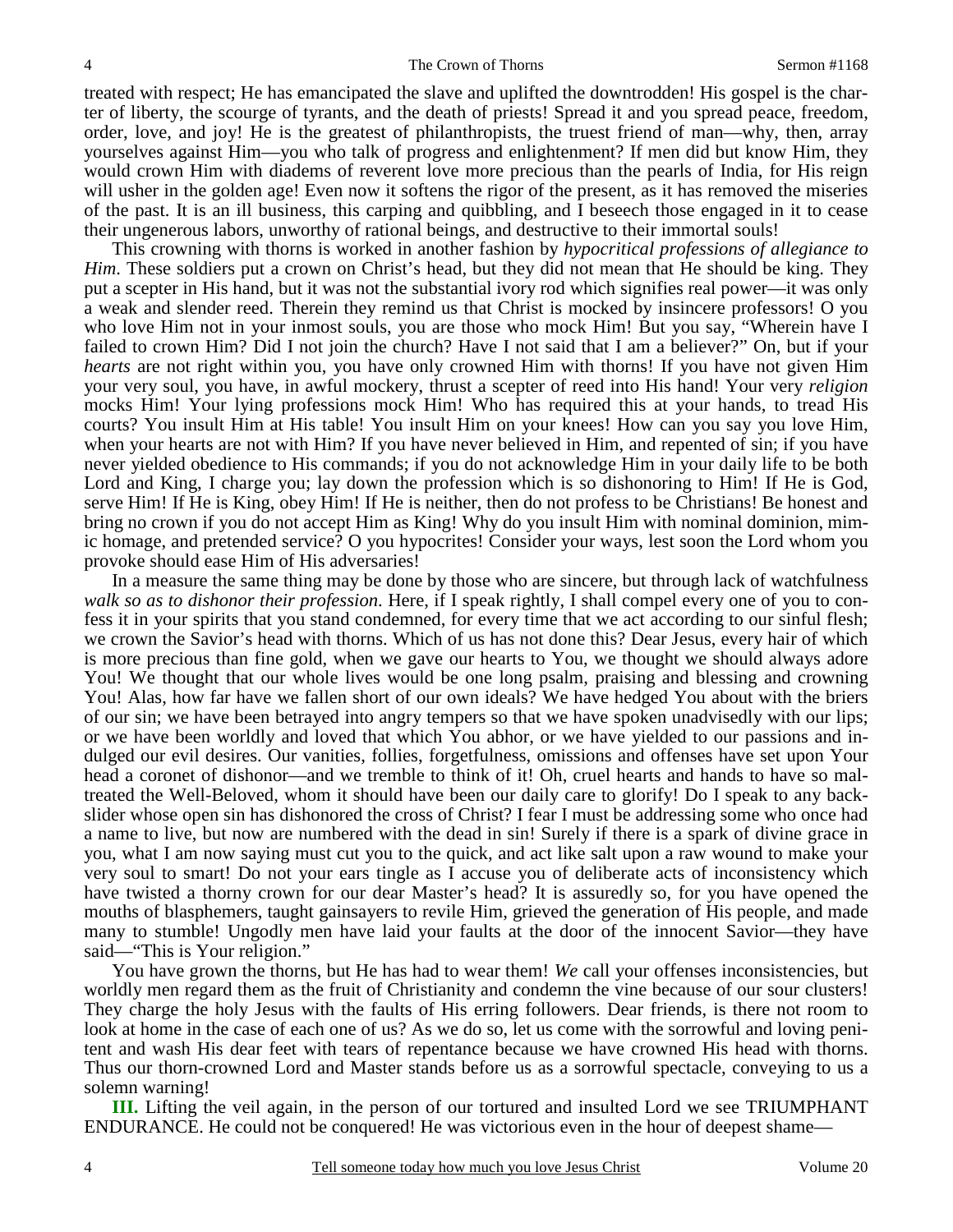### *"He with unflinching heart Bore all disgrace and shame, And mid the keenest smart Loved on, yes loved the same."*

He was bearing at that moment, first, *the substitutionary griefs* which were due to Him because He stood in our place, and from bearing them He did not turn aside. We were sinners, and the reward of sin is pain and death—therefore *He* bore the chastisement of our peace! He was enduring, at that time, what *we* ought to have endured, and He was draining the cup which Justice had mingled for *us!* Did He start back from it? Oh, no! When He first came to drink of that wormwood and gall in the garden, He put it to His lips and the draught seemed, for an instant, to stagger even His strong spirit; His soul was exceedingly sorrowful, even unto death! He was like one demented, tossed to and fro with inward agony. "My Father," He said, "if it is possible, let this cup pass from Me." Three times did He utter that prayer, while every portion of His manhood was the battlefield of legions of griefs! His soul rushed out at every pore to find a vent for its swelling woes! His whole body became covered with gory sweat.

After that tremendous struggle, the strength of love mastered the weakness of manhood—He put that cup to His lips and never shrank—He drank right on till not a drop was left! And now the cup of wrath is empty—no trace of the terrible wine of the wrath of God can be found within it! At one tremendous draught of love the Lord drank destruction dry, forever, for all His people! "Who is he that condemns? It is Christ that died, yes, rather, that has risen again." And "there is therefore now no condemnation to them that are in Christ Jesus, who walk not after the flesh but after the Spirit." Now, surely, endurance had reached a very high point when our Master was made to endure the painful mockery which our text describes, yet He quailed not, nor removed from His settled purpose! He had undertaken and He would go through with it! Look at Him and see, there, a miracle of patient endurance of griefs which would have sent a world to hell had He not borne them on our behalf! Besides the shame and suffering due for sin, with which it pleased the Father to bruise Him, He was enduring *a superfluity of malice from the hate of men!* Why did men need to concentrate all their scorn and cruelty into His execution? Was it not enough that He must die? Did it give pleasure to their iron hearts to rack His tender sensibilities? Why these inventions for deepening his woe? Had any of *us* been thus derided we would have resented it. There is not a man or woman here who could have been silent under such indignities! But Jesus sat in omnipotence of patience possessing His soul right royally. Glorious pattern of patience, we adore You as we see how malice could not conquer Your almighty love! The pain which He had endured from the scourges caused Him to throb with exquisite anguish—but we read neither of tears nor groans—much less of angry complaints or revengeful threats! He does not seek pity, or make one appeal for leniency; He does not ask why they torture or why they mock. Brave witness! Courageous martyr! suffering exquisitely, You also suffered calmly! Such a perfect frame as His—His body being conceived without sin—He must have been capable of tortures which our bodies, corrupted by sin, cannot feel. His delicate purity felt a horror of ribald jests which our more hardened spirits cannot estimate! Yet Jesus bore all as only the Son of God could bear it; they might heap on the load as they would—He would only put forth more endurance and bear it all; He would not shrink or complain.

I venture to suggest that such was the picture of patience which our blessed Lord exhibited that it may have moved even some of the soldiers, themselves. Has it ever occurred to you to ask how Matthew came to know all about that mockery? Matthew was not there! Mark, also, gives an account of it, but he would not have been tolerated in the guard room! The Praetorians were far too proud and rough to tolerate Jews, much less disciples of Jesus, in their common hall. Since there could have been nobody there except the soldiers themselves, it is well to inquire—"Who told this tale?" It must have been an eyewitness! May it not have been that centurion who in the same chapter is reported to have said, "Certainly this was the Son of God"? May not that scene, as well as the Lord's death, have led him to that conclusion? We do not know, but this much is very evident—the story must have been told by an eyewitness, and also by one who sympathized with the sufferer, for to my ears it does not read like the description of an unconcerned spectator. I should not wonder; I would almost venture to assert that our Lord's marred, but patient visage, preached such a sermon that one, at least, who gazed upon it felt its mysterious power! Certainly at least *one* felt that such patience was more than human—and accepted the thorn-crowned Savior as his Lord and his King! This I do know, that if you and I want to conquer human hearts for Jesus, we, too, must be patient. And if when they ridicule and persecute us, we can but endure without re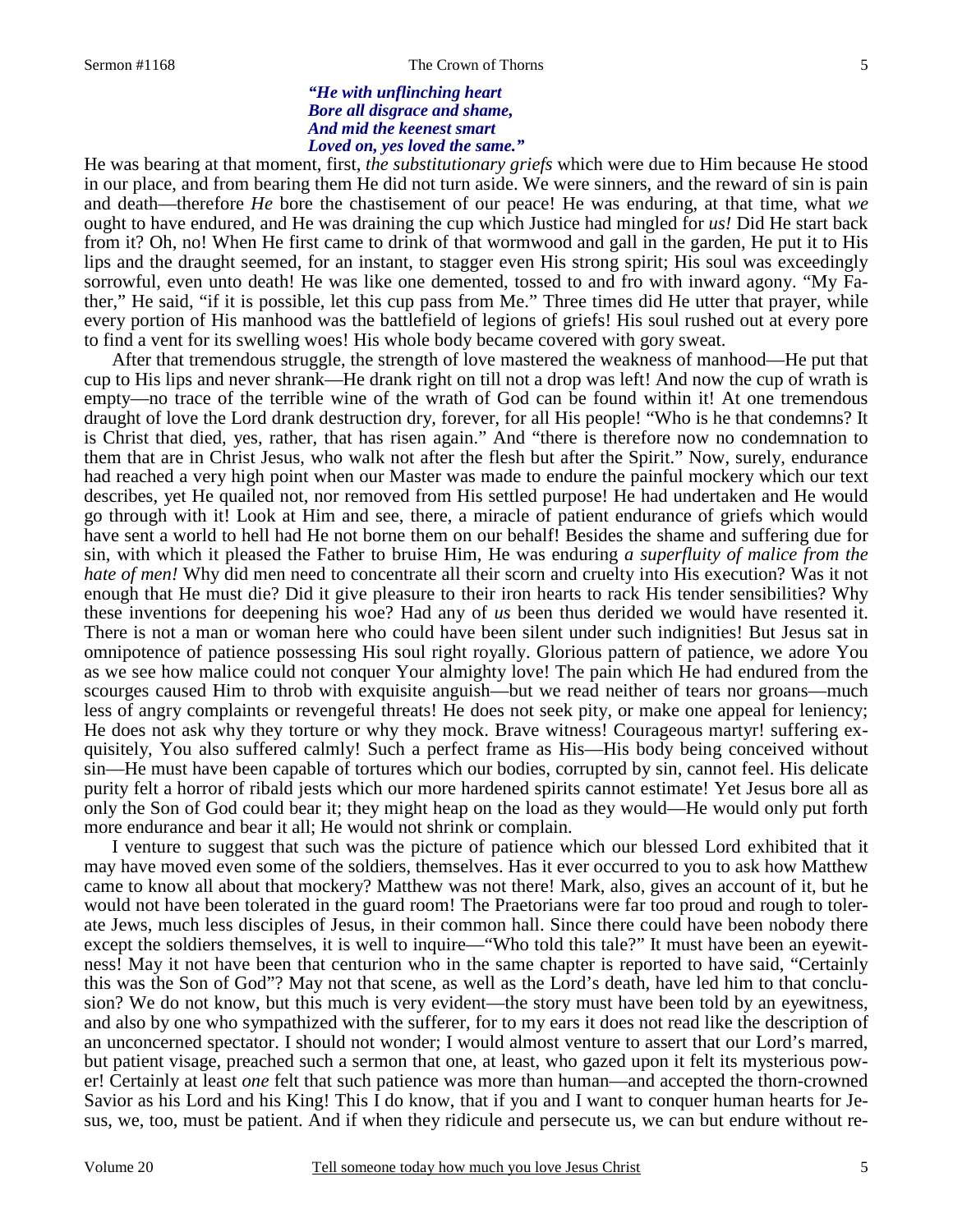pining or retaliation, we shall exercise an influence which even the most brutal will feel, and to which chosen minds will submit themselves.

**IV.** Drawing up the veil again, I think we have before us, in the fourth place, in the person of the triumphant sufferer, a SACRED MEDICINE. I can only hint at the diseases which it will cure. These blood-sprinkled thorns are plants of renown, precious in heavenly surgery if they are rightly used. Take but a thorn out of this crown and use it as a lancet and it will let out the hot blood of passion and abate the fever of pride! It is a wonderful remedy for swelling flesh and grievous boils of sin. He who sees Jesus crowned with thorns will loathe looking on self, except it is through tears of *contrition*. This thorn at the breast will make men sing, but not with notes of self-congratulation—the notes will be those of a dove moaning for her mate! Gideon taught the men of Buccoth with thorns, but the lessons were not as salutary as those which we learn from the thorns of Jesus. The sacred medicine which the good physician brings to us in His thorny crown acts as a tonic and strengthens us to endure, without depression, whatever shame or loss His service may bring upon us—

## *"Who defeats my fiercest foes? Who consoles my saddest woes? Who revives my fainting heart, Healing all its hidden smart? Jesus crowned with thorns!"*

When you begin to serve God and for His sake endeavor to benefit your fellow mortals, do not expect any reward from men, except to be misunderstood, suspected and abused! The best men in the world are usually the worst spoken of; an evil world cannot speak well of holy lives! The sweetest fruit is most pecked at by the birds; the mountain nearest heaven is most beaten by the storms, and the loveliest character is the most assailed. Those whom you would save will not thank you for your anxiety, but blame you for your interference!

If you rebuke their sins they will frequently resent your warnings; if you invite them to Jesus, they will make light of your entreaties. Are you prepared for this? If not, consider Him who endured such contradiction of sinners against Himself lest you become weary and faint in your minds. If you succeed in bringing many to Christ, you must not reckon upon universal honor, for you will be charged with selfseeking, popularity-hunting, or some such crime—you will be misrepresented, belied, caricatured and counted as a fool or a knave by the ungodly world! The probabilities are that the crown you will win in this world, if you serve God, will contain more spikes than sapphires, more briers than beryls! When it is put upon your head, pray for divine grace to wear it right gladly, counting it all joy to be like your Lord. Say in your heart, "I feel no dishonor in this dishonor; men may impute shameful things to me, but I am not ashamed. They may degrade me, but I am not degraded; they may cast contempt upon me, but I am not contemptible." The Master of the house was called Beelzebub and spit upon—they cannot do worse to His household—therefore we scorn their scorn! Thus are we nerved to patience by the patience of the despised Nazarene. The thorn crown is also a remedy for discontent and affliction. When enduring bodily pain we are apt to wince and fret, but if we remember Jesus crowned with thorns, we say—

#### *"His way was much rougher and darker than mine. Did Christ my Lord suffer, and shall I repine?"*

And so our complaints grow dumb—for very shame we dare not compare our maladies with His woes! Resignation is learned at Jesus' feet when we see our great exemplar made perfect through suffering. The thorn crown is a cure for care; we would cheerfully wear any array which our Lord may prepare for us, but it is a great folly to plat needless thorn crowns for ourselves.

 Yet I have seen some who are, I hope, true believers, take much trouble to trouble themselves and labor to increase their own labors. They hasten to be rich; they fret, they toil, they worry and torment themselves to load themselves with the burden of wealth; they wound themselves to wear the thorny crown of worldly greatness! Many are the ways of making rods for our own backs. I have known mothers make thorn crowns out of their children whom they could not trust with God; they have been worn with family anxieties when they might have rejoiced in God. I have known others make thorn crowns out of silly fears for which there were no grounds, whatever; but they seemed ambitious to be fretful, eager to prick themselves with briers. O believer, say to yourself, *"My Lord wore my crown of thorns for me! Why should I wear it, too?*" He took our griefs and carried our sorrows that we might be a happy people and be able to obey the command, "Take no thought for tomorrow, for tomorrow shall take thought for the things of itself." Ours is the crown of loving-kindness and tender mercies—and we wear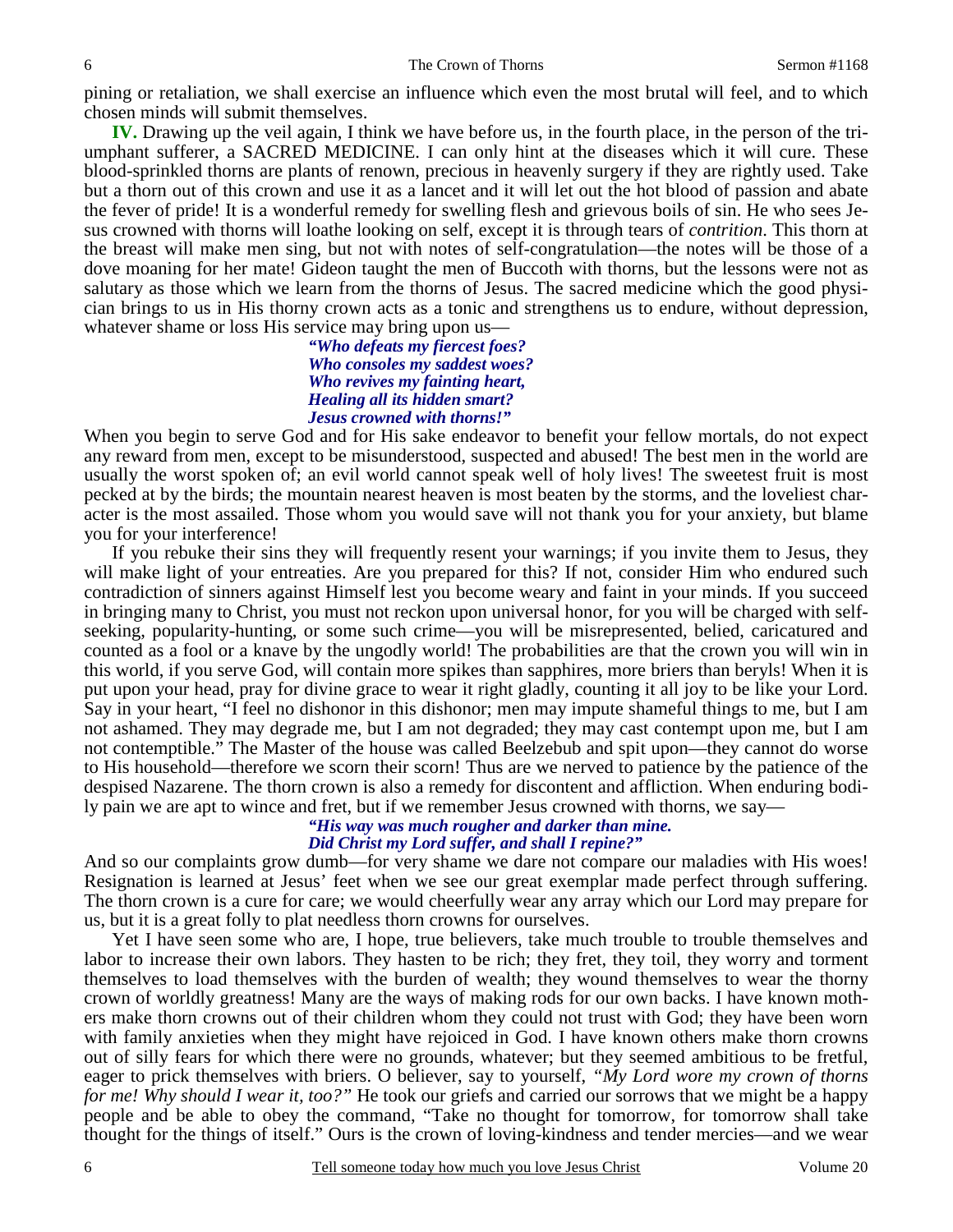#### Sermon #1168 The Crown of Thorns

it when we cast all our cares on Him who cares for us! That thorn crown cures us of desire for the vainglories of the world! It dims all human pomp and glory till it turns to smoke! Could we fetch, here, the Pope's Triple Crown, or the imperial diadem of Germany, or the regalia of the Czar of all the Russias none of them can compare with Jesus' crown of thorns! Let us set some great one on his throne and see how little he looks when Jesus sits beside him! What is there kingly in being able to tax men and live upon their labors, giving little in return? The most royal thing is to lay them all under obligations to our disinterested love and be the fountain of blessing to them!

Oh, it takes the glitter from your gold, the luster from your gems, and the beauty from all your dainty gewgaws to see that no imperial purple can equal the glory of His blood—no gems can rival His thorns! Show and parade cease to attract the soul when once the superlative excellences of the dying Savior have been discerned by the enlightened eyes! Who seeks for ease when he has seen the Lord Christ? If Christ wears a crown of thorns, shall we covet a crown of laurel? Even the fierce crusader, when he entered into Jerusalem and was elected king, had sense enough to say, "I will not wear a crown of gold in the same city where my Savior wore a crown of thorns." Why should we desire, like feather-bed soldiers, to have everything arranged for our ease and pleasure? Why this reclining upon couches when Jesus hangs on the cross? Why this soft raiment when He is naked? Why these luxuries when He is treated barbarously? Thus the crown of thorns cures us, at once, of the vainglory of the world, and of our own selfish love of ease. The world's minstrel may cry, "Ho, boy, come here and crown me with rose buds!" But the pleasure seeker's request is not for us; for us neither delights of the flesh nor the pride of life can have charms while the Man of Sorrows is in view; for us it remains to suffer and to labor till the King shall bid us share His rest!

**V.** I must notice, in the fifth place, that there is before us a MYSTIC CORONATION. Bear with my many divisions. The coronation of Christ with thorns was symbolical and had great meaning in it, for first it was to Him *a triumphal crown!* Christ had fought with sin from the day when He first stood foot to foot with it in the wilderness, up to the time when He entered Pilate's Hall—and He had conquered it. As a witness that He had gained the victory, behold sin's crown seized as a trophy! What was the crown of sin? Thorns! These sprang from the curse. "Thorns, also, and thistles shall it bring forth to you," was the coronation of sin—and now Christ has taken away its crown and put it on His own head! He has spoiled sin of its richest regalia, and He wears it Himself. Glorious champion, all hail! What if I say that the thorns constituted a mural crown? Paradise was set round with a hedge of thorns so sharp that none could enter it, but our champion leaped, first, upon the bristling rampart and bore the blood-red banner of His cross into the heart of that better new Eden which He won for us—never to be lost again! Jesus wears the mural chaplet which denotes that He has opened paradise! It was a wrestler's crown He wore, for He wrestled not with flesh and blood, but with principalities and powers, and He overthrew His foe! It was a racer's crown He wore, for He had run with the mighty and outstripped them in the race! He had well-near finished His course, and had but a step or two more to take to reach the goal. Here is a marvelous field for enlargement—and we must stop at once lest we go too far! It was a crown rich with glory despite the shame which was intended by it!

We see in Jesus the monarch of the realms of misery, the chief among ten thousand sufferers. Never say, "I am a great sufferer." What are our griefs compared with His? As the poet stood upon the Palatine Mount and thought of Rome's dire ruin, he exclaimed, "What are our woes and sufferings?" Even so I ask, "What are our shallow griefs compared with the infinite sorrows of Immanuel?" Well may we "control in our close breasts our petty misery." Jesus is, moreover, the prince of martyrs. He leads the van among the noble army of suffering witnesses and confessors of the truth of God. Though they died at the stake, or pined in dungeons, or were cast to wild beasts—none of them claim the first rank—He, the faithful and the true witness with the thorn crown and the cross, stands at the head of them all! It may never be our lot to join the august band, but if there is an honor for which we might legitimately envy saints of former times, it is this—that they were born in those brave days when the ruby crown was within human grasp, and when the supreme sacrifice might have been made! We are cowards, indeed, if in these softer days we are ashamed to confess our Master, and are afraid of a little scorn, or tremble at the criticisms of the would-be wise. Rather let us follow the Lamb where ever He goes, content to wear His crown of thorns that we may, in His kingdom, behold His glory!

**VI.** The last word is this. In the thorn crown I see a MIGHTY STIMULUS. "A mighty stimulus to what?" you ask. Why, first, to fervent love of Him! Can you see Him crowned with thorns and not be